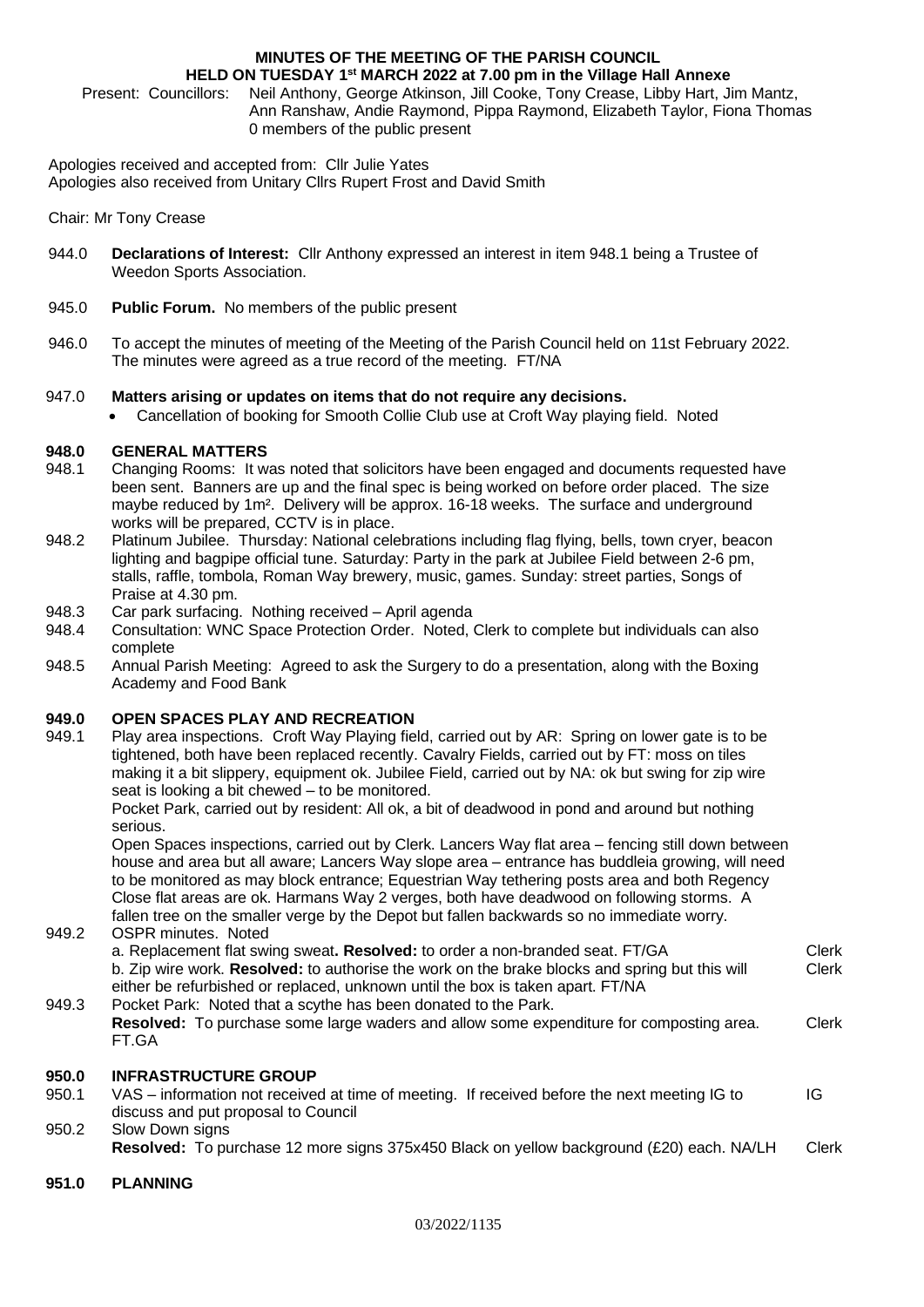- 951.1 **Application**: WND/2022/0086. 45 New Croft, Formation of vehicle access and hardstanding. The Council has no objections to this application which will not affect the street scene (many properties have this in place) and it will help with on-street parking in this location.
- 951.2 **Dodford Wharf Farm.** The Council are not happy to support the extension to the current development, which they feel is over development of the site.
- 951.3 **Appeal: APP/Y2810/X/21/3276597** Newnham Turn Farm, Main Road, Dodford. Noted that this has gone to appeal.

#### **952.0 FINANCE & GENERAL PURPOSE**

952.1 To report the financial figures for February 2022, including income. There were no comments received. Further Income received. Allotment rent £ 48.31

| Total          | £234.70 |
|----------------|---------|
| Cemetery fees  | £186.39 |
| Allotment rent | £ 48.31 |

Total amount in Bank accounts as of 28<sup>th</sup> February 2022

| Total                    | £147,025.20 |
|--------------------------|-------------|
| HSBC – savings           | £ 21.427.19 |
| Lloyds – current account | £ 83,327.19 |
| Unity - current account  | £42,270.77  |

**0** of which £42,770.15 is earmarked 952.2 To approve invoices for payment: All transactions were paid by BACS and under the General Power of Competence.

| To whom paid                           | Reason                        | <b>Amount</b> |
|----------------------------------------|-------------------------------|---------------|
| Pure Clean                             | Bus shelter cleaning          | 36.00         |
| M Davies                               | Salary litter picker          | 340.88        |
| S Halkett                              | Salary                        | 1510.40       |
| <b>HMRC</b>                            | <b>PAYE</b>                   | 442.21        |
| <b>Local Government Pension Scheme</b> | Pension payments              | 593.46        |
| S Halkett                              | Office rent                   | 37.50         |
| 2~Commune                              | Website hosting, licences etc | 510.00        |
| <b>Tove Engineering</b>                | Full service on machinery     | 325.43        |
| Npower                                 | Street lighting               | <b>TBC</b>    |
|                                        | Paid on 1 <sup>st</sup> March | 3795.88       |

#### **953.1 Correspondence received**

1 WNC Consultation, ownership of dogs and prohibition of smoking.948.4

- 2 Dodford Proposed extension to ongoing development at High Street. 951.1
- PC/Developer
- 3 WNC Appeal: Newnham Turn Farm. 951.2
- 4 WNC Application: 45 New Croft. 951.1

NCALC Updates

Allotment magazine

# **954.0 CORRESPONDENCE RECEIVED AFTER AGENDA PUBLISHED**

WNC Appeal: 22 Neneside Close. Erection of loft extension to create a flat room dormer to front elevation. Appeal WNC/2021/0104. Noted

# **ITEMS FOR INCLUSION ON NEXT AGENDA.**

Changing rooms update Car park resurfacing Platinum Jubilee update VAS purchase – if information received.

#### **DATE OF NEXT MEETINGS** 5<sup>th</sup> April, 3<sup>rd</sup> May, 7<sup>th</sup> June, 5<sup>th</sup> July

Meeting closed at 7.25 pm

| Feb-22               |  | Weedon Bec Parish Council: Financial 2021/22 |     |                          |         |
|----------------------|--|----------------------------------------------|-----|--------------------------|---------|
| <b>Receipts</b>      |  | Jan                                          | Feb | <b>Total</b><br>receipts |         |
| Precept              |  |                                              |     | 133,430.00               |         |
| <b>CIL</b>           |  |                                              |     | 0.00                     | Capital |
| <b>Bank Interest</b> |  | 0.18                                         |     | 1.61                     |         |

**Total**  Jan Feb **receipts** 0.00 | Capital spend only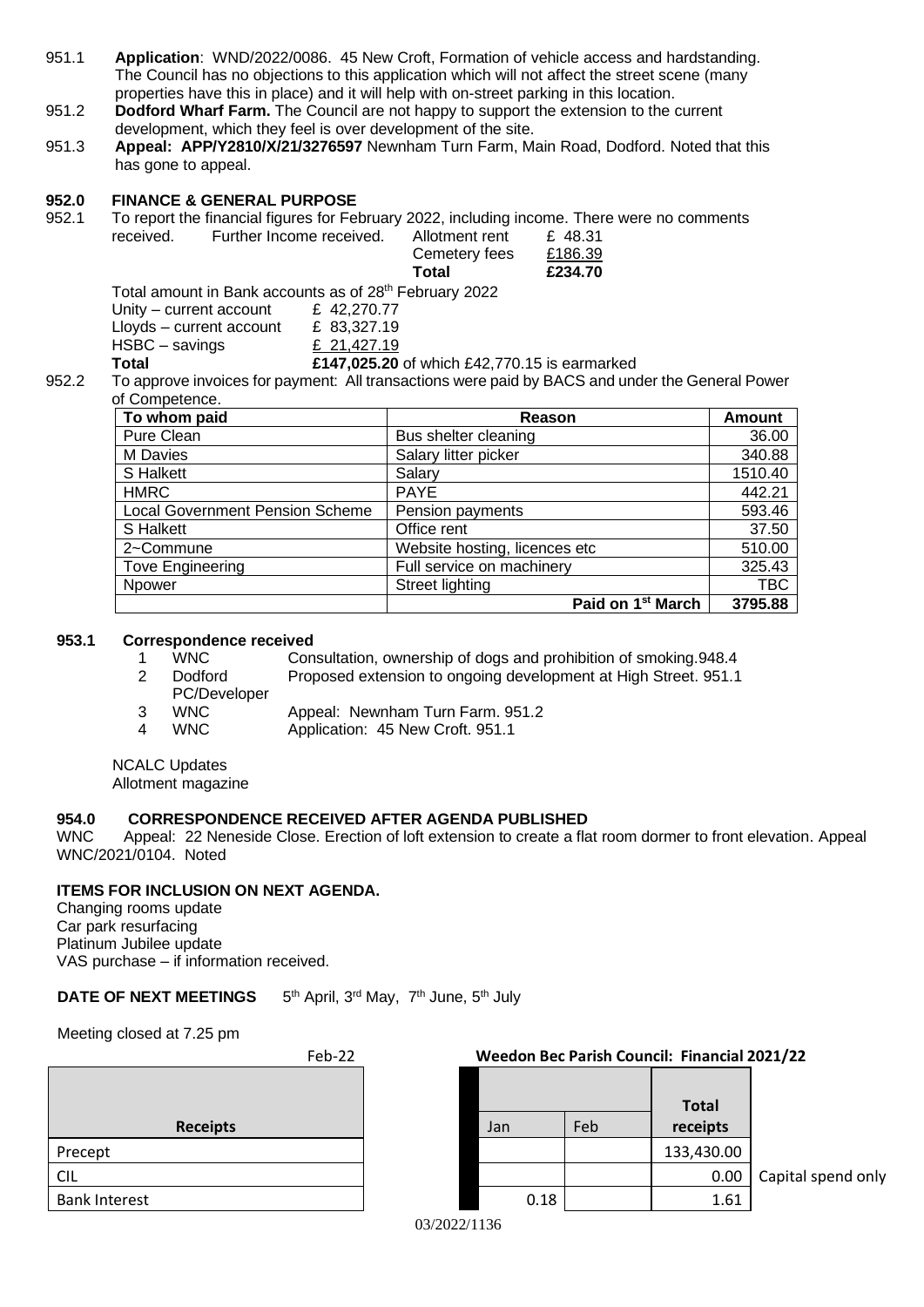|                      | <b>Total</b> | 1,229.18 | 234.70 | 160,827.84 |
|----------------------|--------------|----------|--------|------------|
|                      |              |          |        |            |
| Other                |              |          | 186.39 | 582.74     |
| Allotment rents      |              |          | 48.31  | 1,582.07   |
| Cemetery fees        |              | 1,209.00 |        | 4,369.00   |
| <b>Grass Cutting</b> |              |          |        | 0.00       |
| Wayleave             |              |          |        | 8.45       |
| Newsletter           |              | 20.00    |        | 40.00      |
| VAT refund           |              |          |        | 19,891.98  |
| Grants               |              |          |        | 921.99     |

г

|                                                        | Annual        | <b>Monthly payments</b> |          | <b>Total</b> |
|--------------------------------------------------------|---------------|-------------------------|----------|--------------|
| <b>Payments</b>                                        | <b>Budget</b> | Jan                     | Feb      | payments     |
| <b>F&amp;GP</b>                                        |               |                         |          |              |
| Clerk's Salary incl tax/NI/pension                     | 23,315.00     | 1,902.14                | 1,902.14 | 20,923.54    |
| Clerk Office Rent                                      | 450.00        | 37.50                   | 37.50    | 412.50       |
| Litter Picker Salary                                   | 8,750.00      | 340.88                  | 340.88   | 4,075.48     |
| Employer's Nat Insurance contributions                 | 2,000.00      | 160.79                  | 160.79   | 1,768.69     |
| <b>Employers Pension Contribution</b>                  | 4,500.00      | 483.14                  | 483.14   | 5,314.54     |
| Chairman Allowance                                     | 200.00        |                         |          | 200.00       |
| Subscriptions                                          | 1,500.00      | 35.00                   |          | 1,292.09     |
| Insurance                                              | 1,200.00      |                         |          | 1,060.29     |
| Stationery                                             | 500.00        | 152.90                  |          | 487.15       |
| Telephone                                              | 600.00        | 180.21                  |          | 723.56       |
| Audit                                                  | 1,000.00      |                         |          | 950.00       |
| <b>Bank charges</b>                                    | 125.00        |                         |          | 78.60        |
| Section 137                                            | 0.00          |                         |          | 0.00         |
| Grants                                                 | 1,000.00      |                         |          | 1,445.00     |
| Elections*                                             | 0.00          |                         |          | 2,170.36     |
| Training                                               | 350.00        | 38.00                   |          | 600.00       |
| Meetings - rent                                        | 400.00        |                         |          | 60.00        |
| Computer/hardware/website/online<br>accounts/meetings* | 900.00        |                         | 425.00   | 1,935.32     |
| Legal advice*                                          | 0.00          |                         |          | 0.00         |
| contingency                                            | 500.00        |                         |          | 194.90       |
| PWLB (loan)                                            | 10,365.00     |                         |          | 10,364.92    |
| Salix (loan)                                           | 7,500.00      |                         |          | 7,500.00     |
| Village Fete                                           | 500.00        |                         |          | 0.00         |
| Handyman/Misc Maintenance                              | 1,500.00      |                         |          | 659.39       |
| <b>Total Finance &amp; General Purpose</b>             | 67,155.00     | 3,330.56                | 3,349.45 | 62,216.33    |
| <b>MEDIA</b>                                           |               |                         |          |              |
| Newsletter                                             | 1,200.00      | 293.00                  |          | 1,097.00     |
| Publicity leaflets/Walks booklets                      | 0.00          |                         |          | 148.00       |
| Annual Parish Report                                   | 400.00        |                         |          | 383.00       |
| Survey monkey (online questionnaire)                   | 400.00        |                         |          | 384.00       |
| Contingency                                            | 250.00        |                         |          | 88.00        |
| <b>Total Media</b>                                     | 2,250.00      | 293.00                  | 0.00     | 2,100.00     |
| <b>INFRASTRUCTURE</b>                                  |               |                         |          |              |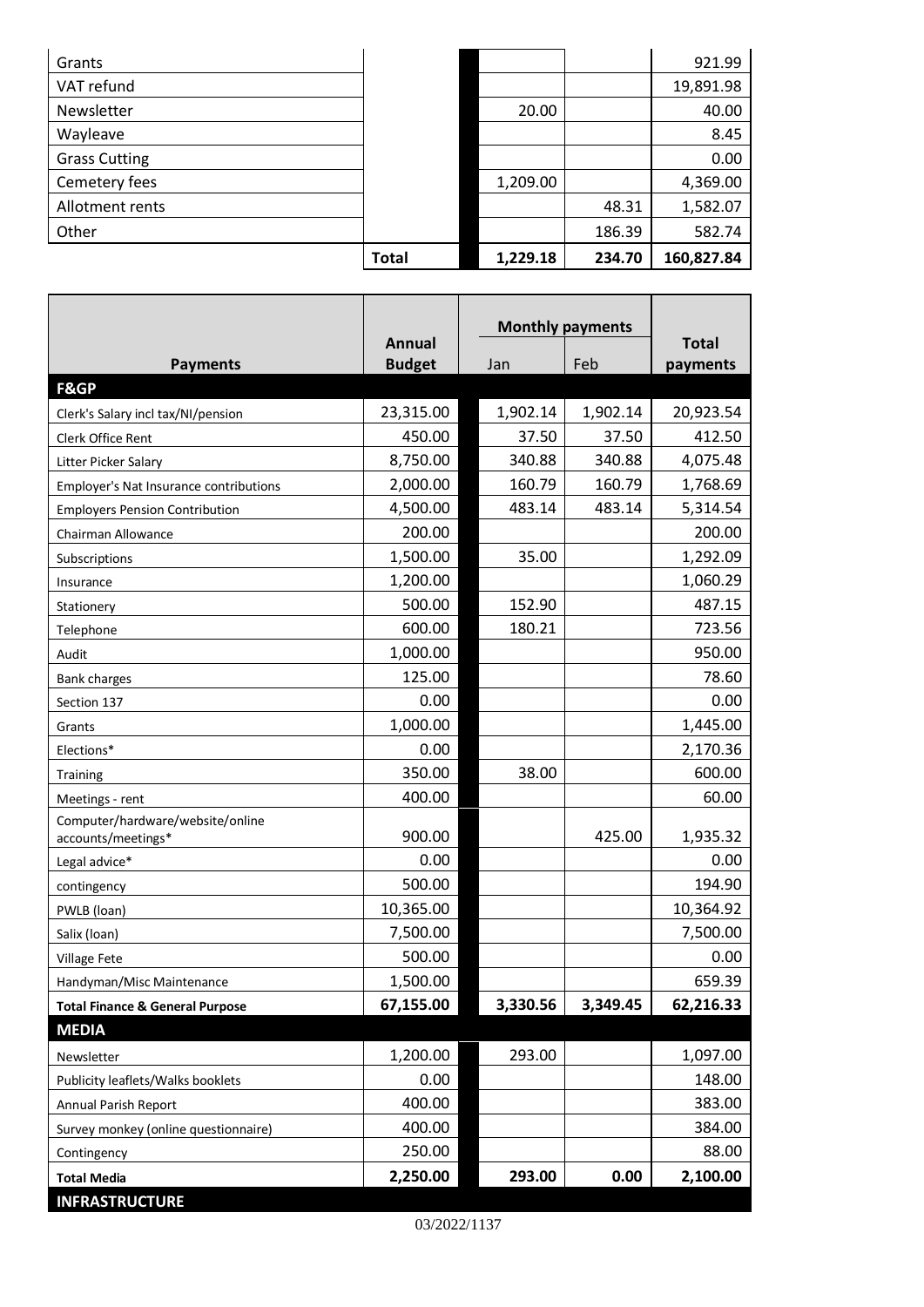| Street light - supply/maintenance      | 2,000.00                     | 58.34                |                      | 1,608.55                |
|----------------------------------------|------------------------------|----------------------|----------------------|-------------------------|
| Street light maintenance/replacement * | 5,000.00                     |                      |                      | 0.00                    |
| Tree inspections/surgery*              | 2,000.00                     |                      |                      | 2,450.00                |
| New Bins/seats/signs/boards            | 500.00                       |                      |                      | 59.76                   |
| Highways general maintenance           | 2,000.00                     |                      |                      | 1,500.00                |
| Bus Shelters new and maintenance       | 1,000.00                     | 36.00                | 36.00                | 396.00                  |
| Contingency                            | 500.00                       | 151.98               |                      | 217.15                  |
| <b>Total Infrastructure</b>            | 13,000.00                    | 246.32               | 36.00                | 6,231.46                |
| <b>OSPR</b>                            |                              |                      |                      |                         |
| <b>Grass Cutting Verges</b>            | 9,040.00                     |                      |                      | 6,780.00                |
| <b>Grass Cutting Playing fields</b>    | 4,720.00                     |                      |                      | 3,390.00                |
| Maintenance General                    | 400.00                       |                      |                      | 690.00                  |
| Maintenance Contract (Verges/Highways) | 4,720.00                     |                      |                      | 4,560.00                |
| Maintenance Contract (playing fields)  | 1,600.00                     |                      |                      | 750.00                  |
| Inspections                            | 1,600.00                     |                      |                      | 1,163.00                |
| Rent                                   | 700.00                       |                      |                      | 700.00                  |
| Play equipment maintenance*            | 2,000.00                     | 265.00               |                      | 587.65                  |
| contingency                            | 200.00                       |                      |                      | 60.79                   |
| Jubilee Field car park re-development* | 4,500.00                     |                      |                      | 0.00                    |
| Pitch maintenance (SE conditions)*     | 2,000.00                     |                      |                      | 2,172.00                |
| Pocket Park*                           | 0.00                         |                      |                      | 109.07                  |
| Playing field development*             | 10,000.00                    |                      |                      | 0.00                    |
| <b>Total Open Spaces</b>               | 41,480.00                    | 265.00               | 0.00                 | 20,962.51               |
| <b>CEMETERY</b>                        |                              |                      |                      |                         |
|                                        |                              |                      |                      |                         |
| <b>Hedge Cutting</b>                   | 160.00                       |                      |                      | 160.00                  |
| <b>Grass Cutting</b>                   | 6,000.00                     |                      |                      | 5,474.91                |
| Maintenance                            | 1,500.00                     |                      |                      | 1,106.00                |
| Contingency                            | 150.00                       |                      |                      | 130.94                  |
| Tree work *                            | 500.00                       |                      |                      | 0.00                    |
| Mower/Equipment incl maintenance*      | 500.00                       |                      | 271.19               | 271.19                  |
| Lychgate/Shed*                         | 7,500.00                     |                      |                      | 5,970.00                |
| Improvement works*                     | 1,000.00                     |                      |                      | 219.90                  |
| <b>Total Cemetery</b>                  | 17,310.00                    | 0.00                 | 271.19               | 13,332.94               |
| <b>ALLOTMENTS</b>                      |                              |                      |                      |                         |
| Maintenance contract                   | 1,120.00                     |                      |                      | 960.00                  |
| Rent                                   | 15.00                        |                      |                      | 0.00                    |
| Contingency                            | 300.00                       |                      |                      | 332.00                  |
| Improvement works*                     | 800.00                       |                      |                      | 727.94                  |
| <b>Total Allotments</b>                | 2,235.00                     | 0.00                 | 0.00                 | 2,019.94                |
| <b>Total budget</b>                    | 143,430.00                   |                      |                      |                         |
|                                        | <b>Net</b>                   | 4,134.88             | 3,656.64             | 106,863.18              |
|                                        | VAT                          | 83.58                | 139.24               | 4,408.45                |
|                                        | <b>Gross</b>                 | 4,218.46             | 3,795.88             | 111,271.63              |
|                                        |                              |                      |                      |                         |
| <b>Estimated monthly budget</b>        |                              | 11,360.80            | 13,460.80            | 131,846.16              |
|                                        | Actual spend net<br>Variance | 4,134.88<br>7,225.92 | 3,656.64<br>9,804.16 | 106,863.18<br>24,982.98 |